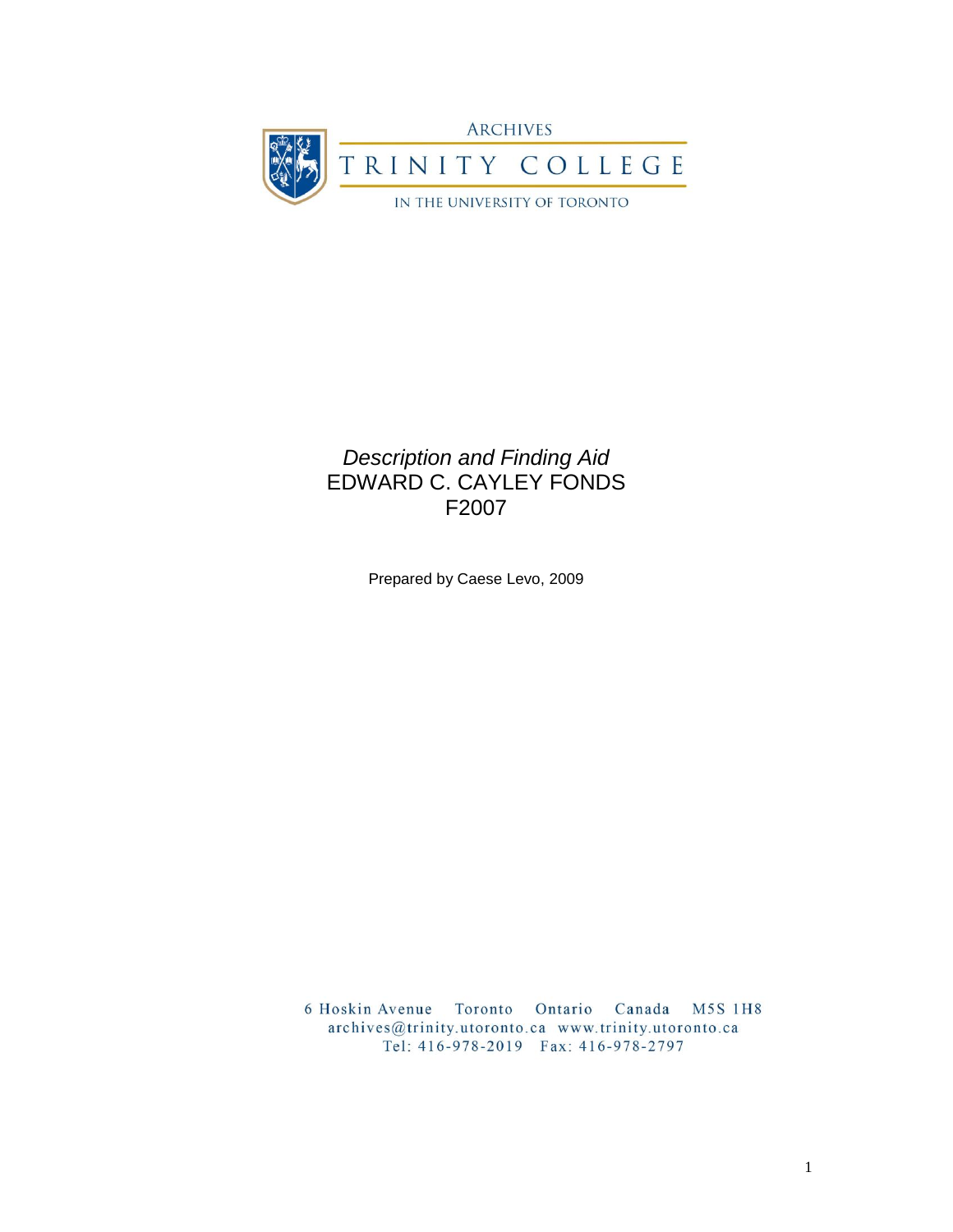## **EDWARD C. CAYLEY FONDS**

### **Dates of creation:**

1888-1921

#### **Extent:**

20 cm of textual records

#### **Biographical sketch:**

Edward Cartwright Cayley, educator and Anglican clergyman, was born on 13 February 1864 in Whitby, Upper Canada, and died on 11 April 1921. He attended Trinity College, Toronto, where he was Wellington scholar, Burnside scholar, and Bishop Strachan scholar. He obtained a B.A. in 1885, was awarded an M.A. in 1889 and a D.D. in 1914. E.C. Cayley was professor of divinity at Trinity College from 1892 to 1900, when he was appointed rector of St. Simon's Church in Toronto. He continued as special lecturer in apologetics at Trinity College. He married Georgina Alice Broughall in 1895.

#### **Scope and content:**

The fonds consists of correspondance relating to Cayley's appointment to St. Simon's Church in 1900, clippings of articles written by Cayley, and manuscripts of sermons and talks by Cayley.

#### **Notes:**

*Immediate source of acquisition:* The Edward C. Cayley fonds was donated to the Trinity College Archives by Cayley's daughter, Sylvia Crosthwait, in 1981. No further accruals are expected.

*Arrangement:* The fonds has been arranged by the archivist.

*Restrictions on access:* None

*Terms governing use and reproduction / publication:*

Various copyright holders. It is the researcher's responsibility to obtain permission to publish any part of the fonds.

**Provenance access points:** Cayley, Edward C., 1894-1921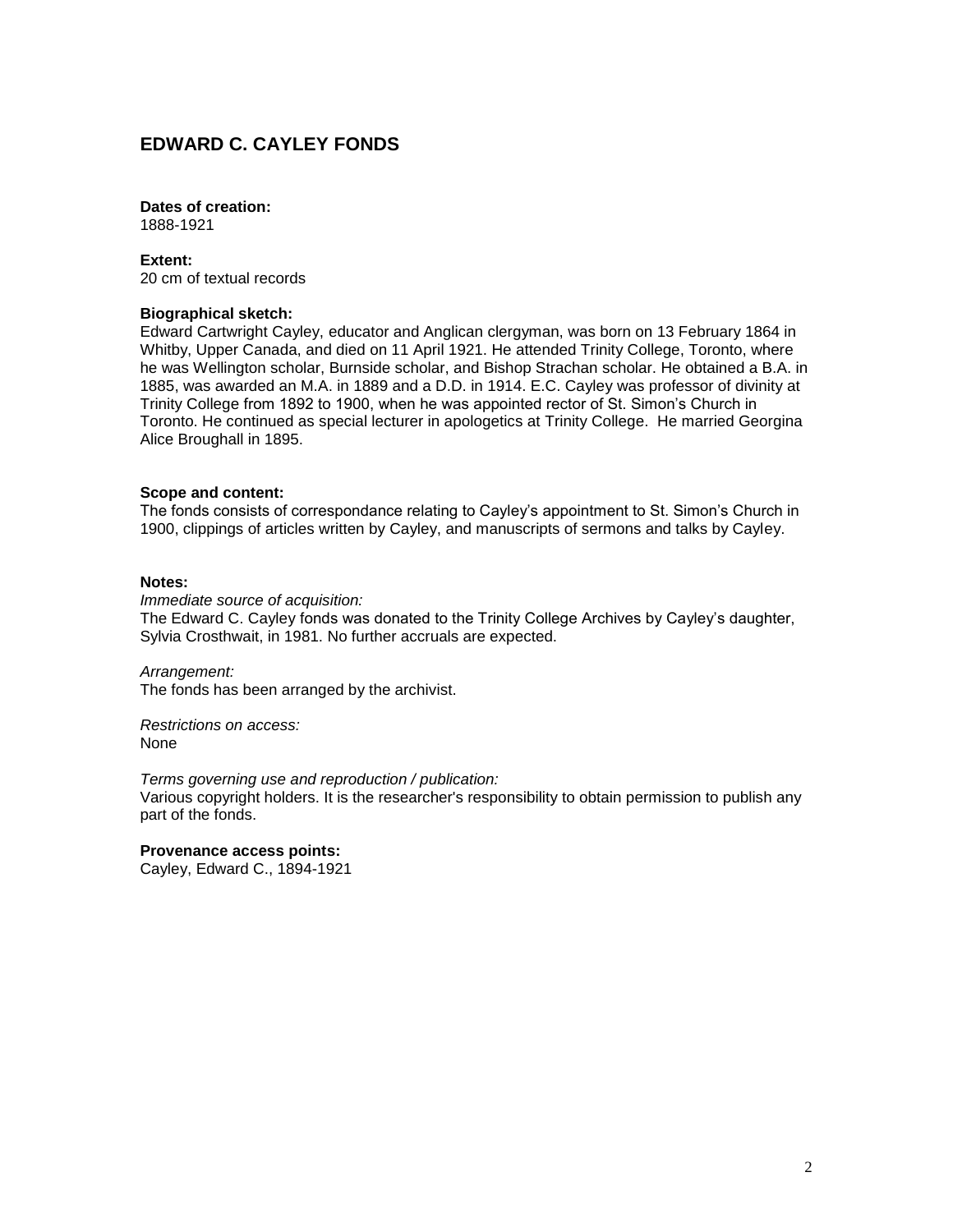Location / File listing:

| <b>FOLDER/UNIT</b><br><b>TITLE</b>                         | <b>START</b><br>DATE | <b>END</b><br><b>DATE</b> | <b>CONTENTS</b>                                                                                                                                                                                                                                                                                                                                                                                                                                                                                                       | BOX/<br><b>FILE</b><br># |
|------------------------------------------------------------|----------------------|---------------------------|-----------------------------------------------------------------------------------------------------------------------------------------------------------------------------------------------------------------------------------------------------------------------------------------------------------------------------------------------------------------------------------------------------------------------------------------------------------------------------------------------------------------------|--------------------------|
| Correspondance -<br>Appointment to St. Simon's,<br>Toronto | 1900<br>September    |                           | -handwritten letter from Provost T.C.<br>Macklem to Mr. Cayley with a copy of<br>a typed letter he sent to the Bishop<br>regarding his resignation from St.<br>Simon's<br>-two typed letters to Mr. Cayley from                                                                                                                                                                                                                                                                                                       | $1 - 1$                  |
|                                                            |                      |                           | Bishop Arthur [Sweatman] regarding<br>his appointment to St. Simon's,<br>Toronto                                                                                                                                                                                                                                                                                                                                                                                                                                      |                          |
| Newspaper clippings                                        | 1899                 | 1903                      | -photocopies of articles from the Mail<br>and Empire and the Toronto World<br>dated January 12, 1899 reporting on<br>an address by Prof. Cayley,<br>"Criticism of New Testament:<br><b>Exposition of Recent Conservative</b><br>Tendency"<br>-June 11, 1903 newspaper article<br>"Brow Beating in the Synod: Mr.<br>Cayley on the Treatment of Younger<br>Members" reports on the Diocese of<br><b>Toronto Synod</b><br>-copy and original of article by Mr.<br>Cayley "Constructive Modernism". No<br>date or source | $1 - 2$                  |
| St. Simon the Apostle<br>Parish Bulletin                   | 1921 May<br>and June |                           | -reports on the funeral of the Rev.<br>Edward Cayley. Photographs and<br>many tributes to his intellectual gifts<br>and broad churchmanship                                                                                                                                                                                                                                                                                                                                                                           | $1 - 3$                  |
| "Have you Registered"                                      | 1894                 |                           | -sermon on the responsibilities of the<br>right to vote. He writes about a new<br>democracy for the masses and class<br>struggle.                                                                                                                                                                                                                                                                                                                                                                                     | 1-4                      |
| Rogation Days (gratitude)                                  | $[189-]$             |                           | -sermon                                                                                                                                                                                                                                                                                                                                                                                                                                                                                                               | $1 - 5$                  |
| untitled                                                   | $[189-]$             |                           | -unfinished sermon reflects on the<br>19th century and the divide between<br>science and faith. Begins to talk<br>about the evangelical movement                                                                                                                                                                                                                                                                                                                                                                      | 1-6                      |
| "Suffer little Children"                                   | $[189-]$             |                           | -sermon mentions role of parents and<br>Sunday school teachers in religious<br>education of children                                                                                                                                                                                                                                                                                                                                                                                                                  | $1 - 7$                  |
| Introduction to 7 Words                                    | $[189-]$             |                           | -sermon on Christ's death                                                                                                                                                                                                                                                                                                                                                                                                                                                                                             | 1-8                      |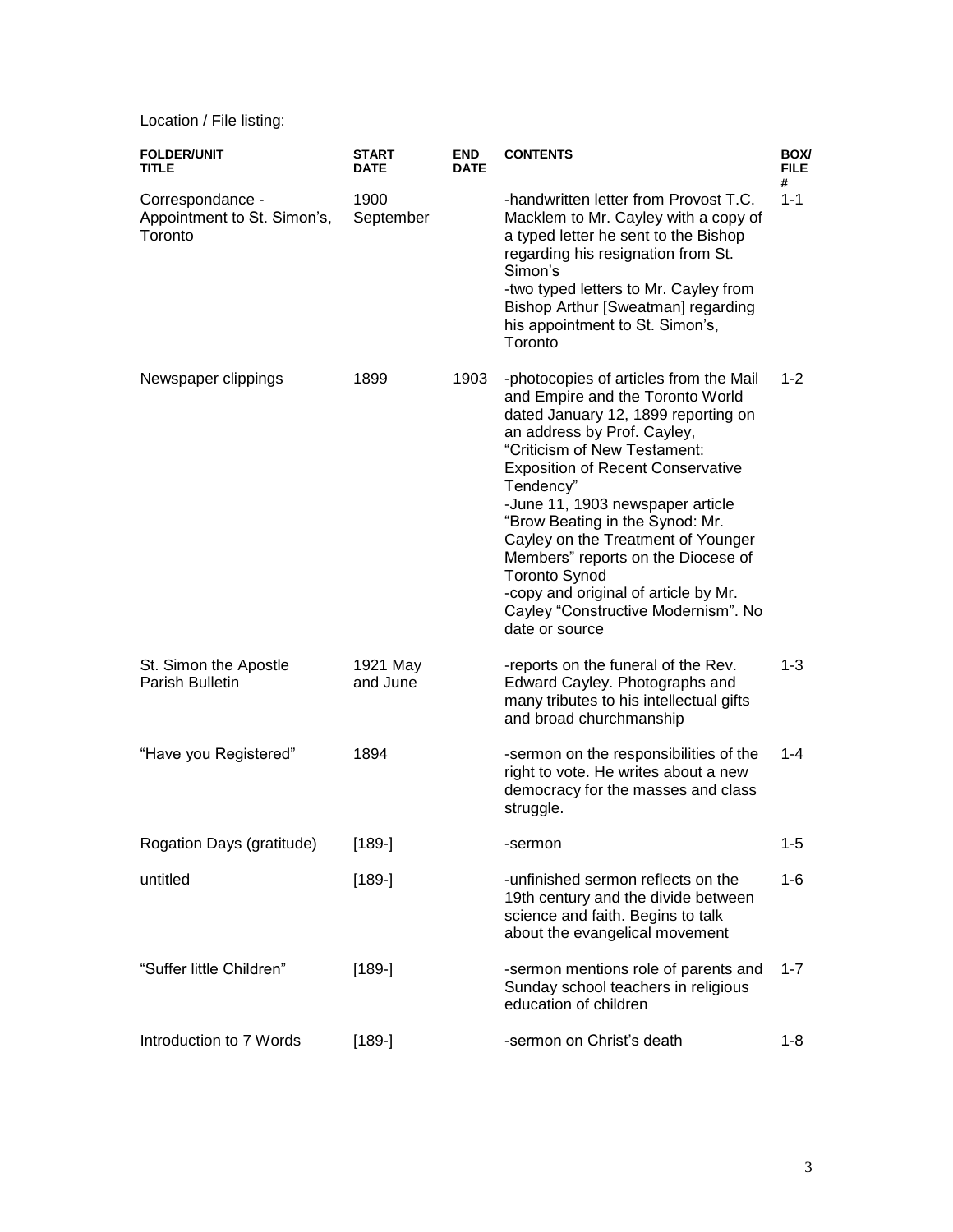| 1st word from Cross                                               | $[189-]$ | -sermon                                                                                                                              | $1 - 9$  |
|-------------------------------------------------------------------|----------|--------------------------------------------------------------------------------------------------------------------------------------|----------|
| "Today shalt thou be with<br>me in Paradise"                      | $[189-]$ | -sermon                                                                                                                              | $1 - 10$ |
| "Woman behold thy son"<br>"Behold thy mother"                     | $[189-]$ | -sermon                                                                                                                              | $1 - 11$ |
| "Eloi Eloi Lama<br>Sabachtharis                                   | $[189-]$ | -sermon of the 4th and 5th words<br>from the cross                                                                                   | $1 - 12$ |
| [Waiting and Expectation]                                         | 1895     | -sermon Sunday after Ascension Day<br>College Chapel                                                                                 | $1 - 13$ |
| "Come unto me"                                                    | $[189-]$ | -sermon on the call of Christ                                                                                                        | $1 - 14$ |
| Ecclesiastes "The quest"<br>after chief Good"                     | $[189-]$ | -sermon                                                                                                                              | $1 - 15$ |
| Justification                                                     | $[189-]$ | -sermon on the doctrine of<br>justification by faith                                                                                 | $1 - 16$ |
| "Stewards of God"                                                 | $[189-]$ | -sermon on service for the kingdom                                                                                                   | $1 - 17$ |
| [The Eucharist]<br>S. Luke xxii 19-20                             | $[189-]$ | of God<br>-sermon or lecture notes on the<br>Eucharist                                                                               | $1 - 18$ |
| "Fear God"                                                        | $[189-]$ | -sermon                                                                                                                              | $1 - 19$ |
| [Communion service]                                               | $[189-]$ | -lecture notes on the Communion                                                                                                      | $1 - 20$ |
| Justification                                                     | 1894     | Service<br>-sermon given at St. George's, St.<br>Anne's and the College Chapel                                                       | $1 - 21$ |
| In part an Easter sermon                                          | 1899     | -sermon St. Matthias day College                                                                                                     | $1 - 22$ |
| This is the will of God                                           | $[189-]$ | Chapel<br>-sermon for lent                                                                                                           | $1 - 23$ |
| [Human soul and God]                                              | $[189-]$ | -sermon                                                                                                                              | $1 - 24$ |
| <b>Before Advent</b><br>Ecclesiastes xii,i<br>Micah vi 8          | 1898     | -sermon College Chapel on what<br>religion means                                                                                     | $1 - 25$ |
| "This do in Remembrance of<br>Me"<br>"This cup is NT in My Blood" | $[189-]$ | -lecture notes on the Eucharist                                                                                                      | $1 - 26$ |
| Eternal punishment                                                | 1894     | -sermon 1st Sunday after Trinity<br>1894 Trinity College Chapel on<br>reconciling the truth of divine love<br>and eternal punishment | $1 - 27$ |